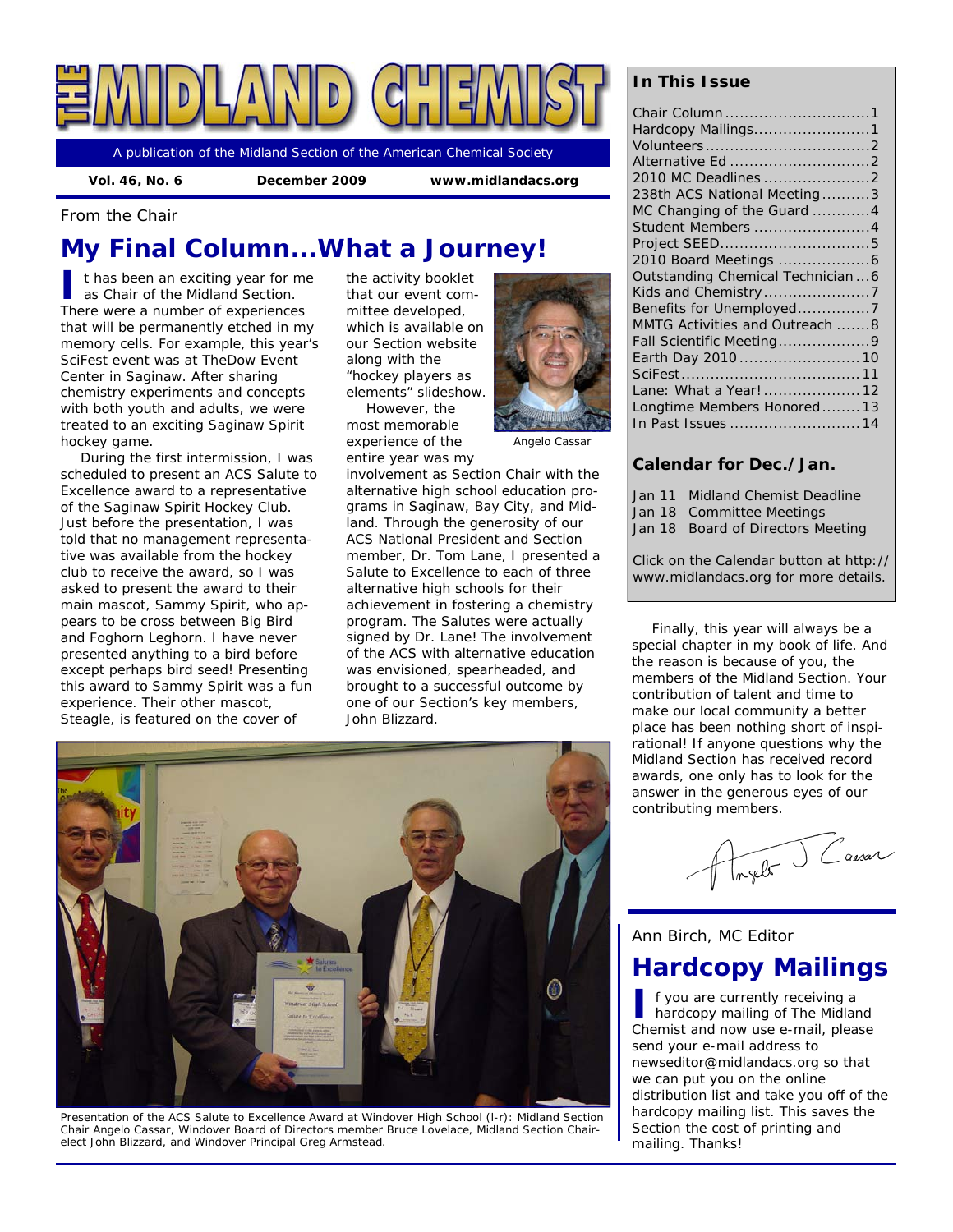## *Angelo Cassar, Midland Section Chair; John Blizzard, Midland Section Chair-elect*

## **Volunteers — Thank You to Outgoing and Call for Incoming**

**The Midland Section has long held** the enviable recognition as one of the top Sections in ACS. Although not the largest by any means, our Section is thriving and very active, both in our chosen field of science and in outreach to students of all ages, to educators, and to the community at large. How does this happen year after year? Volunteers! We would like to take a moment to thank in particular the committee chairs who are retiring from their positions at the end of this year and invite all members to think of where and how they can participate. Participation can be on the level of a one-time event or project, to regular tasks a few hours a month, to more involved participation. You choose. But do choose!

Our thanks to Susan Rhodes (Fall Scientific Meeting, joined ACS 1996), Brad Fahlman (Awards, joined ACS 1998), John Oh (Membership, joined ACS 2005), Gerard Nowaczyk (MMTG, joined ACS 2003), and Ann Birch (Editor, *The Midland Chemist*, joined ACS 1976). A very special thanks to Lin Dorman (joined ACS 1957), who has spearheaded the Minority Affairs committee for many years as well as playing a major role in initiating the Diversity award and the Section Scholarship, among many other activities. Lin has been a member for over 50 years, all of them in the Midland Section. We salute you, Lin!

Please consider participating in the following positions: Membership committee chair, database manager, Minority Affairs committee chair, Midland Chemist editor or co-editor, Midland Chemist writer/reporter, website writer/programmer. You are welcome to contact the persons currently associated with these areas. They are listed on the website (http://www. midlandacs.org, About Us, Section Leadership, Committee Chairs). You can also contact John Blizzard, who is the Chair-elect (989-496-1434; jdblizzard@quadsil.com), for more information, or if you're not sure who to contact. You do not need to be an ACS member to hold these positions and, remember, committee members are needed for all areas as well as volunteers for one-time projects. See where you can make a difference!

### *Ann Birch, Midland Chemist Editor*

# **New Science Opportunities in Alternative Ed**

**R** ibbon-cutting ceremonies at three<br> **R** area high schools celebrated a significant leap in chemistry education. Over a year and a half ago, ACS member and chair-elect John Blizzard was looking for ways to expand chemistry education in the Midland Section area. He found what he was looking for at the Bay-Arenac Community High School, an alternative school for at-risk students. The alternative high schools in the Section are known for their very dedicated staff but many are plagued

with old facilities and inadequate equipment, making state-mandated requirements much harder to meet.

John partnered with Dow Corning, the Bay Area Community Foundation, and the Kantzler Foundation to finance a new chemistry program at Bay-Arenac. Today, with \$400,000 of donations and the participation of other groups, such as the Midland Area Community Foundation, the program is expanding to two other alternative high schools, Windover High School in Midland and Omni Adult and Alterna-

> tive Education in Carrollton. Laboratory equipment

and materials were purchased or donated, and local chemistry expertise was provided. However, the real heroes are the three science teachers, one from each school: Bob Moyer, Bay-Arenac; Nancy Vossen, Windover; and Vicki Behe, Omni. Over two years, these teachers worked together to develop curriculum and chemistry programs to adhere to state guidelines, yet still meet the needs of their students. ACS is now considering publishing the curriculum.

At this point, the students are still learning the basics of chemistry and focusing on safety in the lab. By early December fully equipped labs will begin. So, does this mean this project is wrapped up? Not by any means. ACS members will be visiting classrooms for guest instruction, explaining how chemistry plays a role in their respected careers. If you'd like to have a part in this excellent program with a chance to meet great teachers and students, contact John Blizzard (jdblizzard@quadsil.com, 989-496- 1434). He'll put you to work!

*Ann Birch, MC Editor* 

# **2010** *MC* **Dates**

**B** elow are the deadlines for the 2010 issues of *The Midland Chemist*. The editorial calendar is available from the website under the Communications tab. Deadline dates are also on the online calendar, accessible from the website home page.

January 11 (Feb. issue) March 8 (Apr. issue) May 10 (Jun. issue) July 12 (Aug. issue) September 13 (Oct. issue) November 8 (Dec. issue)



*At Windover School ribbon-cutting (l-r): Nancy Vossen, Greg Armstead, John Blizzard, Jan McGuire, Bruce Lovelace*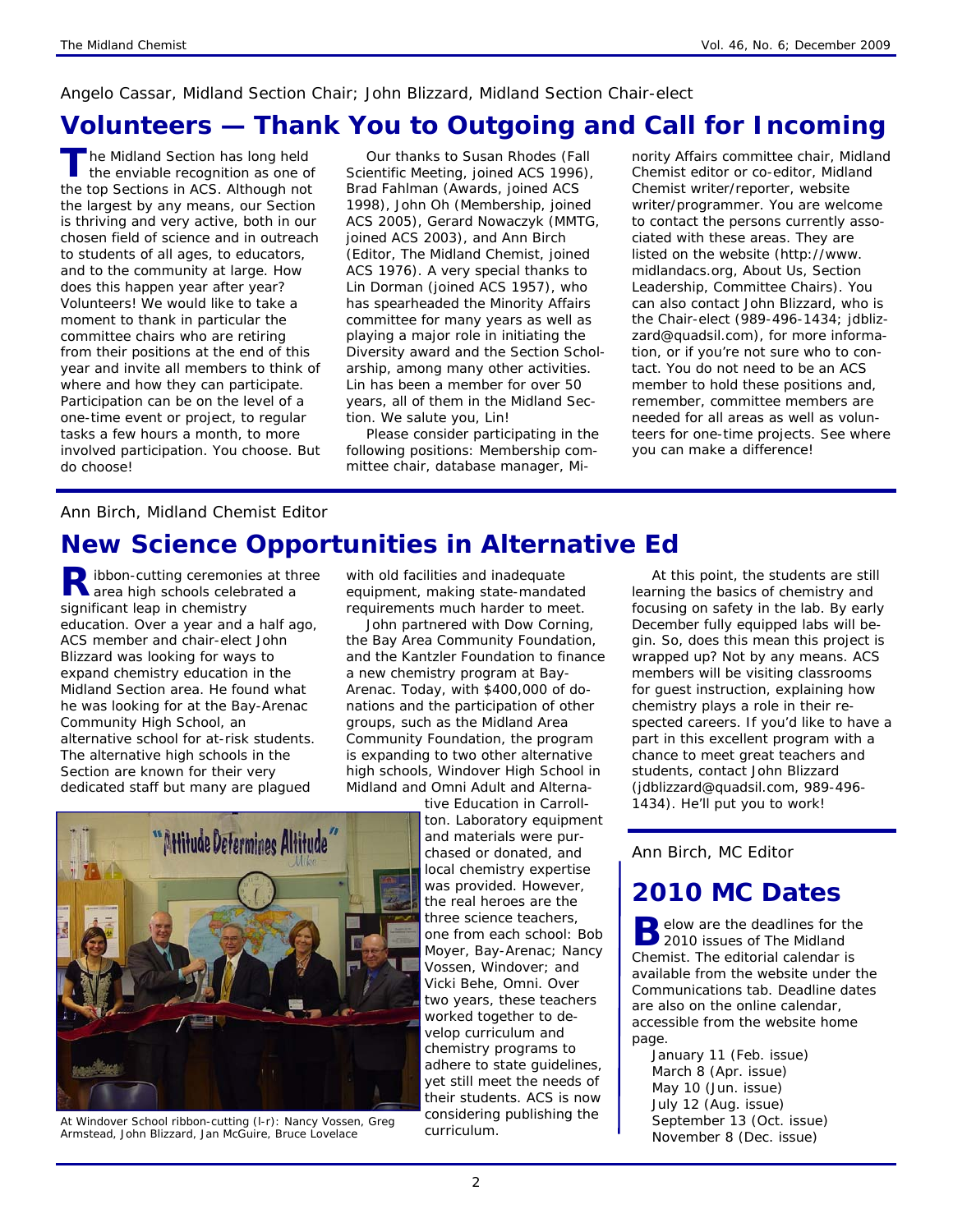## *Kurt Brandstadt and Bob Howell, Councilors*

# **Report on the 238th ACS National Meeting, August 2009**

**A** CS President Thomas H. Lane welcomed all attendees to the 238<sup>th</sup> ACS National Meeting, which was the largest Washington D.C. meeting in history. Specifically, 14,319 registrants were reported in attendance, including 8,575 regular attendees, 3,159 students, 462 guests, 676 exhibit only, and 1,447 exhibitors. The Board, Council, and Committees addressed numerous actions on behalf of the Society. A brief review is presented below.

### **Finance**

The Society is projected to end the year with a net contribution from operations of \$11.2 million, or \$528,000 favorable to the 2009 approved budget. The favorable projection is largely the result of Contingency Plan actions and expense management initiatives implemented in early 2009, which are expected to fully offset revenue shortfalls in the Approved Budget across several categories.

### **Membership**

The provisions of the Petition on Membership Categories and Requirements were fully implemented this past June with the transfer of former Student Affiliates to Student Member status, and Associate Members to Regular Member status. As of July 31, the Society had 9,732 Student Members, 6,500 of them former Student Affiliates and more than 3,000 of them new Student Members.

### **Leadership Development**

The creation of the ACS Leadership Development System has positioned the Society to help develop the skilled leadership needed to advance as the world's largest scientific society.

### **Chemistry Ambassadors**

A new program was announced to equip ACS members to be more effective spokespersons for chemistry. Information detailing Chemistry Ambassadors may be found at www.acs.org/chemistryambassadors.

### **National Chemical Landmark**

The "Dip-and-Read Tests for Blood and Urine Glucose" conducted by Al and Helen Free was recognized as a National Historic Chemical Landmark.

### **Society Collaboration**

A Memorandum of Understanding on sustainability and related global challenges was approved between the ACS and the Royal Society of Chemistry that features educational outreach activities and material for all.

### **2011 IYOC**

In preparation, the ACS Board was briefed by the leaders of the International Union of Pure and Applied Chemistry (IUPAC), the European Association for Chemical and Molecular Sciences (EuCheMS), the German Chemical Society, the Korean Chemical Society, the Mexican Chemical Society, the Royal Society of Chemistry, and the Serbian Chemical Society on their strategic directions and plans for the 2011 International Year of Chemistry.

### **TECH Dissolution**

At the 2009 spring Council meeting, the Divisional Activities Committee (DAC) reported that it had voted to accept a recommendation from the Division of Chemical Technicians (TECH) that the division disband and to recommend this action to Council in the fall. On recommendation of DAC, as recommended by TECH, the Council voted to disband the Division of Chemical Technicians effective December 31, 2009.

### **Nominations & Elections**

The following candidates were elected by Council to serve beginning in 2010. **Committee on Committees:** G.B. Balazs (Lawrence Livermore National Laboratory), D.A. Brooks (Eli Lilly and Company), L.W. McQuire (Novartis Institute), I. Montes (University of Puerto Rico), F.K. Wood-Black (Trihydro Corporation).

**Council Policy Committee:** M.E. Derrick (Valdosta State University), T.R. Gilbert (Northeastern University), W.R. Leenstra (University of Vermont), C. Ribes (Dow Benelux BV). **Committee on Nominations and Elections:** D.W. Chasar (Emerald Performance Materials), M. Delgado (Florida International University), K.J. Edgar (Virginia Tech), S.P. Shoemaker (California Institute of Food & Agricultural Research), E.B. Stechel (Sandia National Laboratories).

### **2009 Fall ACS National Election**

The following individuals were elected as candidates for the 2009 election by Council.

### **2010 President-Elect candidates:**

Nancy B. Jackson (Sandia National Laboratories), Cheryl A. Martin (Rohm and Haas Company/The Dow Chemical Company), Mary Virginia Orna (College of New Rochelle).

#### **Directors-at-Large (2010-2012):** D. Chamot (National Research Council), H.N. Cheng (US Department of Agriculture), R.A. Dickie (Ford Motor Company), V.J. Kuck (Lucent Technologies), H.M. Peters (Verny,  $1$ IP).

**Director, District I (2010-2012):** 

D. R. Cobb (Eastman Kodak Company), N.D. Jespersen (St. Johns University).

#### **Director, District V (2010-2012):**  J.L. Benham (3M Company), P.K. Dorhout (Colorado State University).

### **Petition on Candidate Selection by Member Petition**

The Petition on Candidate Selection by Member Petition proposes to permit candidates to be selected by a petition process from members. To be considered for urgent action, the petition required a ¾ affirmative vote. After discussion, a vote to consider the petition at the 2009 fall meeting failed. Absent urgent action, the Petition on Candidate Selection by Member Petition will now be up for action at the 2010 spring meeting of the Council.

### **Petition on Election Timelines and Procedures 2009**

This petition proposes to shorten certain election timelines and change petition candidates (who go straight on the ballot if they obtain enough signatures) to petition nominees (who need to be screened by Council along with other nominees chosen by the Committee on Nominations and Elections). After rejecting a request to have a recorded vote, the Council voted to recommit the petition to the Committee on Nominations and Elections with instructions. Following this action, N&E sought input through a nonbinding survey to help guide their revisions. A revised petition will likely be up for action at the 2010 spring Council meeting.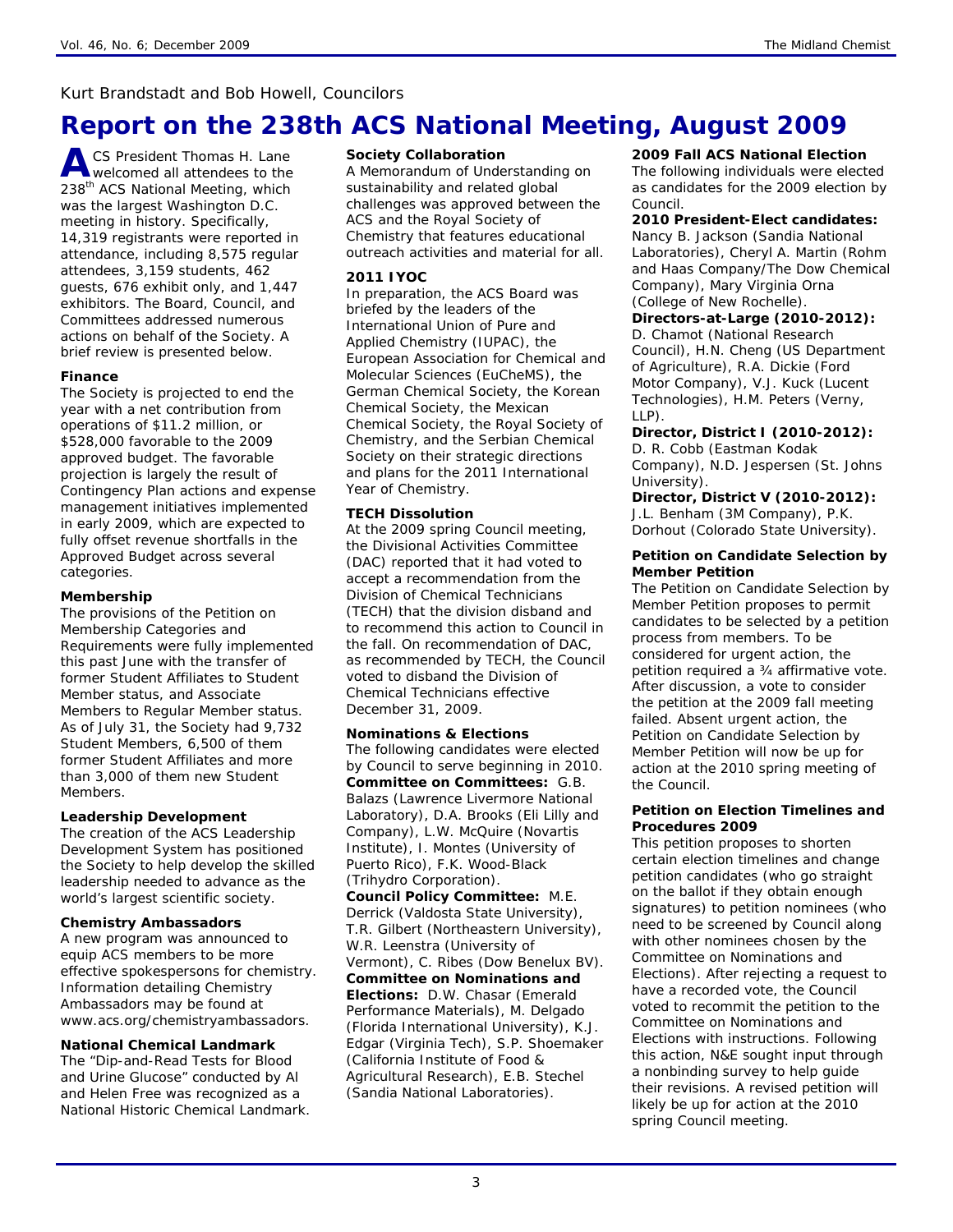### *Ann Birch, Midland Chemist Editor*

# *The Midland Chemist—***A Changing of the Guard**

**This is my 70th and last issue as** editor of *The Midland Chemist,* and it's the first time I've foisted a column on the readership. That's pretty good! But I think after 10 years in this position I'll ask you to indulge me.

About 15 years ago or so, Gretchen Kohl, a longtime active Midland Section member, asked me to help assemble a teacher affiliate newsletter for chemistry and science teachers. Where she got my name, I never found out and was really not too anxious to ask. I had been a member since 1976, but essentially an inactive one. But working with Gretchen and a couple of very excited teachers opened my eyes to an unbelievable array of science outreach being accomplished by a dedicated group of technical professionals. Some of them I knew, but most I did not. At that time, I had not actually practiced chemistry for about 10 years, having started a technical communications firm and worked as a technical writer and editor after 11 years as a research chemist.

As they say, one thing led to another, and I was elected several years as secretary and later as a director of the Section. At the end of 1999, I took over the editorship of *The Midland Chemist*, following a long line of very accomplished volunteer editors. Shortly after this I also took the positions of webmaster and database

manager. I must admit that there were some really late nights and really early mornings when I wondered what I had gotten myself into. But three things kept me going: (1) I was using my skills to benefit someone else, (2) I had a share in a large number of technical and community projects with worthwhile objectives, and (3) I was working with a great group of people. I still intend to be

active in the Section,

but more on a project-by-project basis. I am a firm believer that if the "old guard" never steps aside, the "new guard" cannot come in. And even the most established and successful projects benefit from new ideas and new challenges. So, although we have not yet found a new editor, our assistant editor, Amy Tesolin-Gee, is poised to keep things going with the help of the Section board and committees until a new editor is named. And, of course, I will still be around to help when needed.

If you have not participated in Section activities or have doubts sometimes when that dues notice comes around, I'd like to leave you with a couple of thoughts. A few weeks ago I



attended the ribbon-cutting ceremony at Windover School, celebrating their new chemistry lab, which was initiated by Midland Section members. As I listened to Nancy Vossen and her pride in her new facilities and in her students, then listened to the students and their pride in themselves, I thought to myself, "This half-hour right here is worth my membership dues." Then, late in October, I went to SciFest, which I had never attended before. Among the many families there I saw two small boys in miniature lab coats and goggles, having the time of their lives. And it reminded me of the reason that most of us went into chemistry in the first place *because it's fun!*

### *Ann Birch, Midland Chemist Editor*

# **Midland Section Celebrates New Student Members**

**I** n 2009, the Society made a very positive decision to give "student affiliates" virtually all the rights of membership in ACS while still maintaining very low membership dues for this group. These new "student members" (undergraduate college students) can now vote in Society and Section elections and will enjoy other membership benefits as well. The only restrictions on their membership are that they cannot hold Society elective office or Counselor/ Alternate Counselor positions. However, if the Section bylaws allow, they can hold elective office in the Local Section. What a great move!

Students in the Midland Section have been very active, not only in their own university groups, but also in community activities with the Section.

CMU hosted an event on November 23 to celebrate these new Section members as well as graduate students who have regular membership. A reception and several speakers started the evening event, which then moved to the Mt. Pleasant Brewing Company for a social and dinner. Another event is planned for January.

*SVSU chemistry students hobnob with witches and other enthusiasts at SciFest.* 

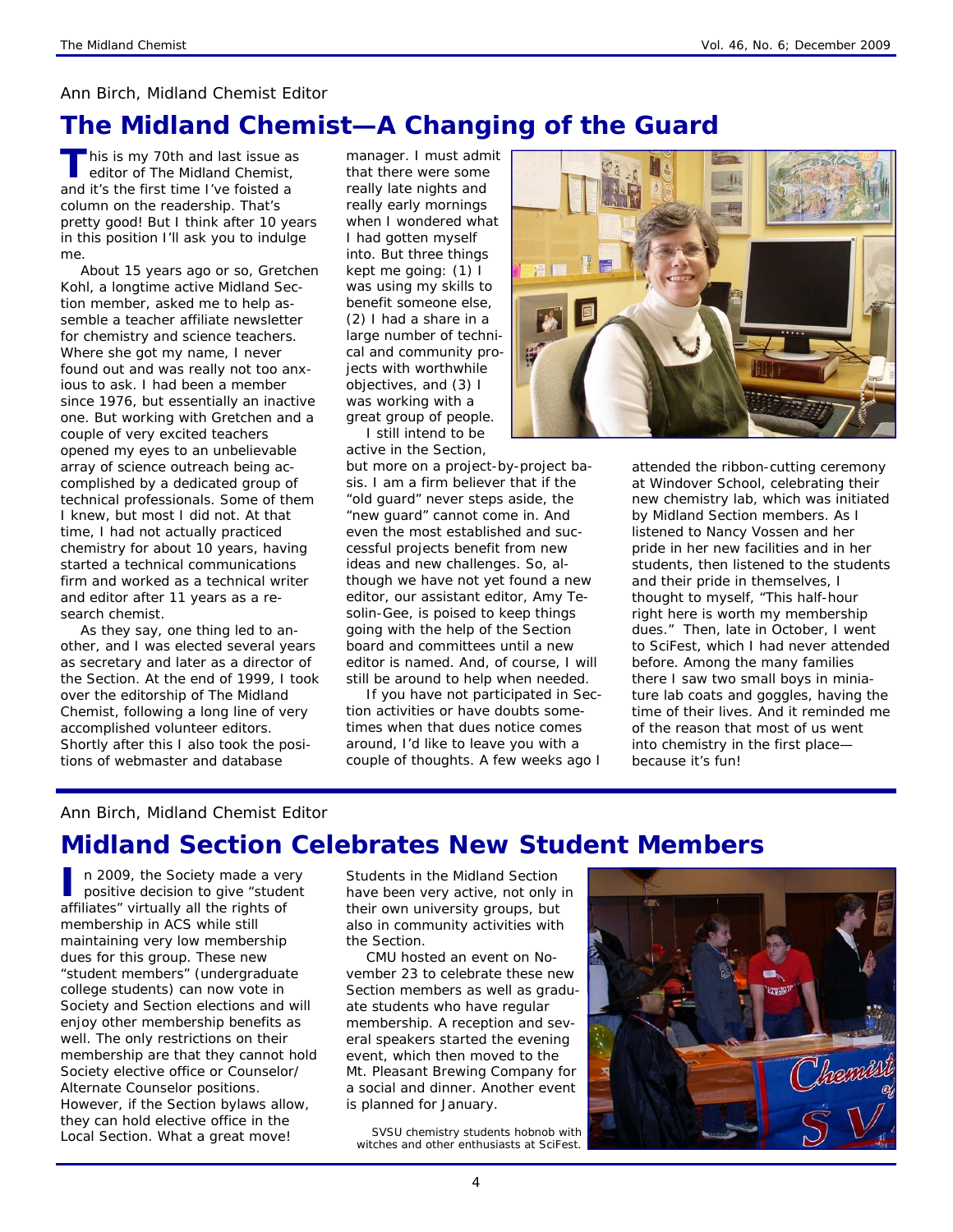### *Estelle Lebeau, Project SEED Chair*

## **Project SEED 2009: Building the Future**

**T** he ACS Project SEED summer research program opens new doors for economically disadvantaged students to experience what it's like to be a chemist. Students entering their junior or senior year in high school are given a rare chance to work alongside scientist-mentors on research projects in industrial, academic, and federal laboratories, discovering new career paths as they approach critical turning points in their lives. With guidance from mentors, they gain confidence, a solid sense of direction, and the ability to realize their own potential. The program emphasizes career development and encourages students to pursue higher education in the natural sciences, including chemistry and chemistry-related fields.

Students are expected to work from June 15-August 15, approximately 40 hours per week, and participate in all safety training required by Project SEED, Dow Corning, CMU, and/or mentor. They are expected to be good employees—at work every day on time and dressed appropriately for the laboratory environment, with a good attitude toward work and safety. They are encouraged to share any concerns about work with their mentor or the program coordinator. Students are also expected to learn as much as they can about their specific research project and complete surveys and reports concerning their experience.

There was funding within the Section for four first-year (SEED I) students.

#### **Silvia Diaz-Castro**

**Current status:** Costa Rica college freshman – Chemistry major **Mentor:** Dale LeCaptain, CMU Chemistry Department **Project:** Conversion of Used Cooking Oils into Biodiesel



*Silvia Diaz-Castro (SEED I) working with Mitch Heethuis (CMU undergraduate).* 

#### **Sharrae Mills**

**Current status:** Buena Vista High School senior, Saginaw **Mentor:** Stephanie Gathman, Dow Corning **Project:** Oil and Gas Applications for Silicone

#### **Nadia Leatz**

**Current status:** Mt. Pleasant High School senior **Mentor:** Dillip Mohanty, CMU Chemistry Department **Project:** Identification of Reaction Byproducts

#### **Ta'Ieshia Santos**

**Current status:** Buena Vista High School senior, Saginaw **Mentor:** Kevin Lewis, Dow Corning **Project:** Evaluation of Treatments for Paper



*(l-r) La'Rone Reid, Ta'Iesha Santos, Tabitha Stauffer, and Trevion Williams.* 

There were two second-year (SEED II) students who had been SEED I students the year before:

### **Angela Cluley**

**Current status:** GVSU freshman (supported with a \$5,000 Project SEED scholarship) – Biochemistry and Biotechnology major **Mentor:** Anja Mueller, CMU Chemistry Department **Project:** Heavy Metal Ion Removal from Wastewater by Imprinted Polymers **Tabitha Stauffer** 

**Current status:** Delta College freshman – Chemical Processing Technology major **Mentor:** Mike Costello, Dow Corning AETS Paper Industry **Project:** Investigation of Paper **Treatments** 

Because of funding limitations, some students interested in Project SEED had to be turned away. How-



*Angela Cluley (right, SEED II student) working with Anja Mueller (CMU). Angela was chosen as a summer SEED scholar of the year in 2008 (after her SEED I experience) by National ACS.* 

ever, Dow Corning was so impressed with two additional SEED I applicants during the interview process that they hired these two students, La'Rone Reid and Trevion Williams, as contract workers for the summer (under the same terms as SEED I students). So, effectively, we had two additional SEED students (unofficial) who were fully (100%) paid for by Dow Corning. We sincerely thank the people at Dow Corning for their enthusiasm and support of this program and the students we impact!

Here's what one of the students had to say about their experience:

"Once again I have enjoyed my experience this summer as a Project SEED student. This is my second year and I have learned tons. Thanks to the Project SEED program I have decided to go to college in the science field. This fall I will be starting at Delta to become a Chemical Processing Technician. No matter what, I definitely will stay in the science field."

And…it's not only the students who benefit from and enjoy the program. Here's what one of the mentors had to say:

"It is a pleasure to have [the SEED student] back in the lab again this summer. She has been as effective as many of my undergraduates and graduate students. She has picked up experiments easily and has always asked questions to figure out why and how things work. I am confident of her success in all of her future scientific endeavors."

We hope to add another student to the program next year, and we continue to need mentors. If you would

*(Continued on page 6)*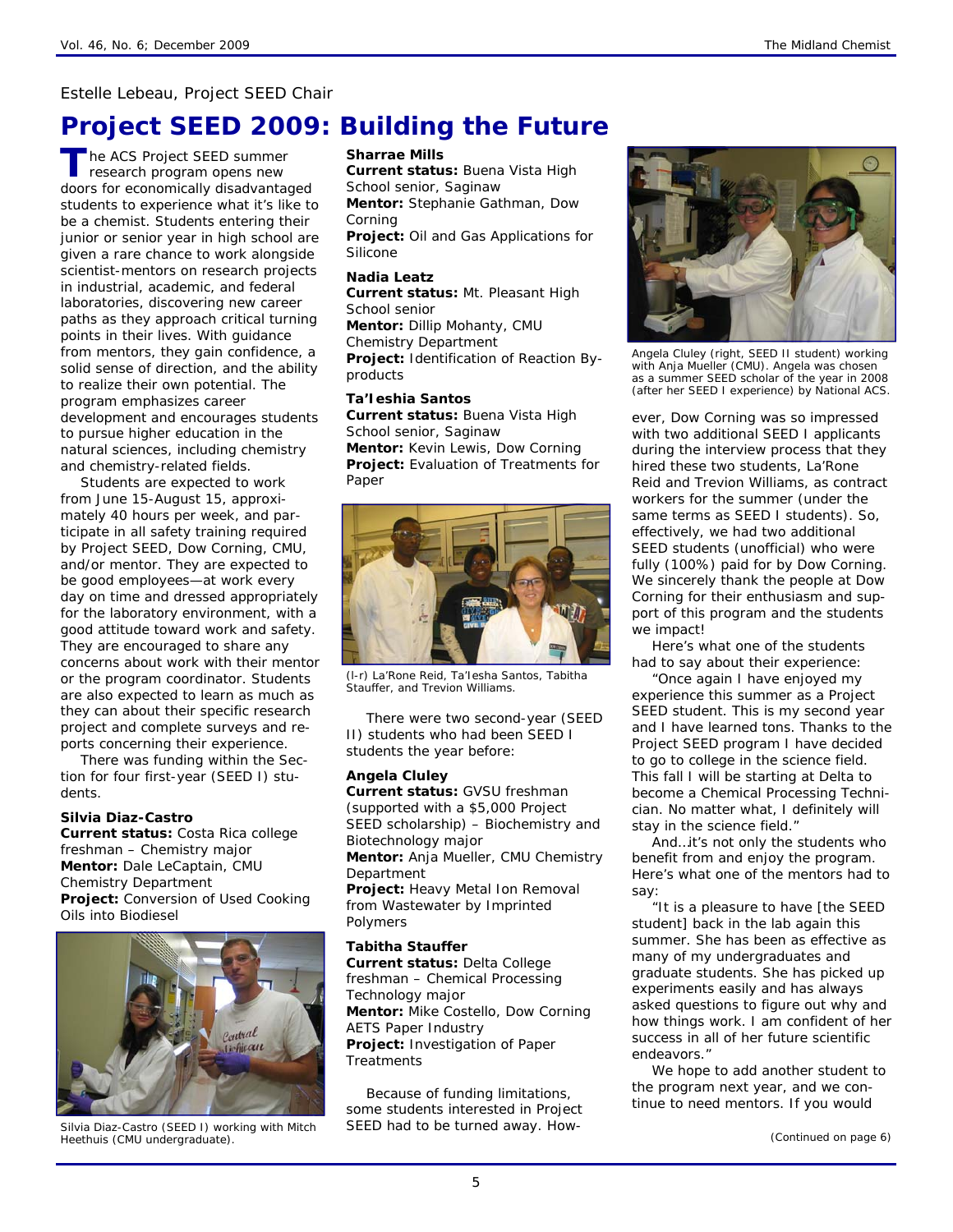#### *(Continued from page 5)*

be interested in contributing your time and experience to this very worthwhile educational program, please contact Estelle Lebeau (lebea1el@cmich.edu, 989-774-3116).

Some special thanks go to the following folks:

- Student participants
- All of the mentors at CMU and Dow Corning
- Bill Schultz and Beth Faust (Dow Corning)
- CMU Chemistry Department and Dow Corning Corporation for covering expenses not related to student stipends and supplying their employees and space to support the students
- Midland Section Board of Directors for their continued support of this worthwhile outreach program

### *Ann Birch, MC Editor*

## **Midland Section 2010 Meetings**

**B** elow are the dates for the 2010 Midland Section meetings for the Board of Directors, all of them on the third Monday of each month, except July, when there is no meeting, and December, when the meeting is on the second Monday.

The meeting location is the Board Room on the lower level of the Midland Center for the Arts.

Board meetings are from 7:00 p.m. to 9:00 p.m. For all scheduled months except December, the time from 6:00 p.m. to 7:00 p.m. is reserved for any committees that wish to meet.

| January 18  | August 16    |
|-------------|--------------|
| February 15 | September 20 |
| March 15    | October 18   |
| April 19    | November 15  |
| May 17      | December 13  |
| June 21     |              |

Meeting dates, times, and locations are also on the Section online calendar, which can be accessed from the home page of the Section website (www.midlandacs.org). Board and committee meetings are open to all members. If you have any questions about the board or where you could participate in Section activities, contact the chair, Angelo Cassar, 989- 631-7128, angelo.cassar@att.net.

### *Darren Hansen, Dow Corning Corporation and Section Member*

# **Diana Deese: 2009 Midland Section "Outstanding Chemical Technician"**

C ongratulations to Diana Deese,<br>
the 2009 recipient of the ACS Midland Section award for Outstanding Chemical Technician. Diana received her award at the Fall Scientific Meeting, which was held at Delta College on October 10, 2009.

Each year the call for nominations searches for technicians who demonstrate superior skill, attention to safety, leadership, teamwork, and communication, including technical publications, to name some of the requirements. Diana has demonstrated these attributes and is an exceptional technical asset to Dow Corning. She has over 20 years experience in supporting applications of chemistry and materials in electronics and semiconductor applications.

Diana has participated in key roles for the development of thin film, integrated circuit, and semiconductor materials products during the last 15 years, all of which have delivered new and successful product launches. In addition, she has established herself as an expert microscopist among her peers and supervisors and has delivered state-of-the-art analysis on polymers, thin films, and semiconductor crystals.

In her current role, Diana has leveraged her skills in thin films and microscopy to play a key role in developing crystal seed polishing and preparation for use in advanced semiconductor crystal growth at Dow Corning Compound Semiconductor Solutions. Diana participated in the original development and assessment of polishing processes, delivering state-of-theart performance on semiconductor wafers. The processes were successfully transferred to manufacturing and are in use as part of the current product flow.

Outside of work Diana is committed to the growth and success of young girls through participation in the Midland County Girl Scouts. Diana serves as the Midland Service Area Manager, Midland Product Manager, and Cadette Troop 370 Leader. Diana also has assisted in the corporate United Way efforts at Dow Corning for the last 2 years, including coordinating the Day of Caring activities. The 18<sup>th</sup> Airborne Corps (Ft. Bragg) awarded her the Artillery Order of Molly Pitcher for her technical contributions to field artillery and the support of our troops.

With the skills, dedication, and community effort that Diana has demonstrated, she is clearly an exceptional example of a top tier chemical technician and an ideal recipient of the 2009 award. Please join all of us at Compound Semiconductor in congratulating Diana on this fantastic achievement.



*Diana Deese receiving her award from ACS President Tom Lane (l) and Awards Committee Chair Brad Fahlman.*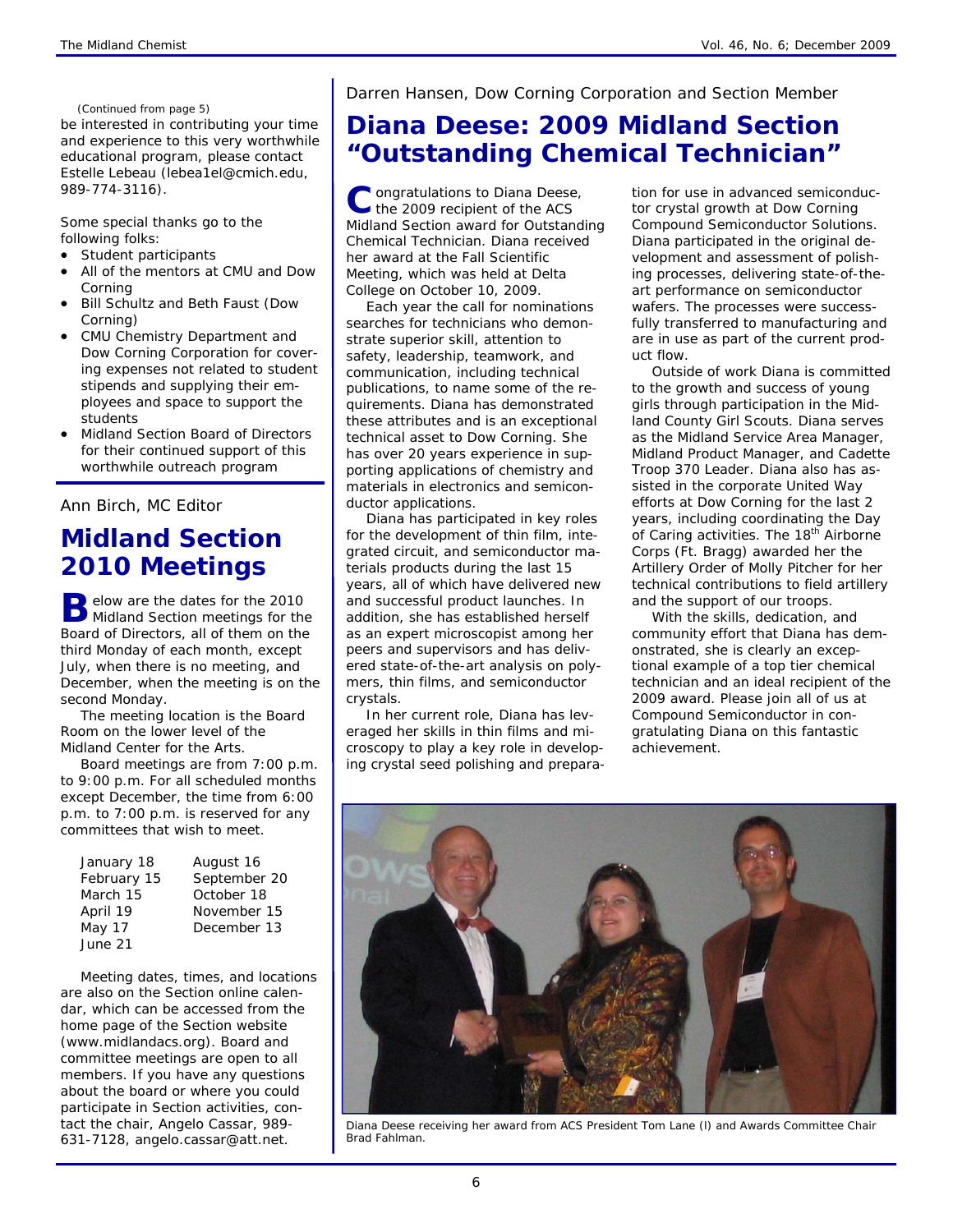### *Lisa Thackery, Kids & Chemistry Co-chair*

## **Kids & Chemistry Going Strong on Community Outreach**

**The Kids & Chemistry Committee** continues recruiting and participating in science outreach activities throughout the area. Volunteers recently took part in SciFest at TheDow Event Center on Halloween where they presented demos following the National Chemistry Week theme, "Chemistry – It's Elemental!" A series of experiments entitled "Elemental Encounter" included activities with carbon, silicon, copper, nickel, and silver. K&C's booth at the event also had an elemental quiz and a pun puzzler based on the periodic table.

Two recent "demo trainings" held at QuadSil and Dow Corning focused on practicing the "Elemental Encounter" demos to prepare for SciFest. Kids & Chemistry plans to continue these demo trainings with the goal of helping volunteers gain comfort with different materials and presenting; networking and sharing alternate versions of experiments that work with different age groups, audiences, and settings; and ensuring ACS safety policies are passed along. The next demo training is currently being planned for the second week in December where Mike Ferritto, chair of the Project Science Literacy Committee, will be walking the group through experiments found in "Bringing Science to Life." These demos are used in workshops for teachers to help supplement their science lessons and supply them with experiments that can be easily performed in a classroom setting.

Other current K&C activities include "Camp Chemistry: COLOR!" a Saturday workshop for Girl Scouts on November 14 at CMU. And soon, lunchtime and afterschool sessions in conjunction with the Big Brothers Big Sisters Teaming Up With YOUth program will be underway where volunteers are needed to help facilitate experiments with elementary and middle school students and their mentors at various schools in Midland, Gratiot, and Isabella counties.

Planning is in progress for similar participation in the Saginaw Community Foundation's Youth First afterschool program. Additionally, in Bay

City after the holidays, teachers at Handy Middle School will need mentors for the Science Olympiad practices. ACS has also been asked to help judge student entries and host a booth at the Bay City Science Fair again in the spring. And in Midland, Kids & Chemistry is planning on having an interactive booth at the "Kids Day at the Mall" event on Jan. 23.

On the recruitment front, Kids & Chemistry recently participated in both Dow Chemical and Dow Corning retiree events

to seek involvement from members of those groups. In order to continue participation in community and school activities, we are looking for volunteers to help in any of the above venues with kids. Please consider participating in an event that may interest you in your area and that works with your schedule.

Check the Midland Section online calendar for times, dates, and locations if interested in joining us for demo trainings or scheduled events (http://www.midlandacs.org). Please contact lisa.thackery@dowcorning.com or gina.malczewski@dowcorning.com for further information.



*Kids in costume visited the K&C booth at SciFest to get an "elemental" view of chemistry.* 

### *National ACS*

## **ACS Offers Special Benefits for Unemployed Members**

During these tough economic times it's more important than ever to belong to the American Chemical Society. Unemployed members can tap into a host of valuable benefits and services that help them get back in the workforce. And, members in good standing may qualify for an unemployed member dues waiver, allowing them to renew their memberships and keep their member benefits at no cost. Contact ACS at service@acs.org, 800-333-9511 or 614-447-3776 for complete details.

Other valuable benefits that help unemployed ACS member get back in the workforce include:

- Free registration at ACS National Meetings and greatly reduced registration fees at Regional Meetings. Many meetings offer ACS Career Fairs with on-site interviews.
- Special discounts for ACS/Harvard online courses, ACS ProSpectives and Short Courses, and the ACS Leadership Development System.
- Membership in the ACS Network, your online resource to connect and communicate with friends,

colleagues, and potential employers.

- Free Guidance from ACS Career Consultants – ACS mentors offer resume reviews, job search strategies, and interview tips that make you stand out from the rest.
- Free access to InterviewStream, an online tool that will sharpen your interview skills
- Members-only access to the ACS Salary comparator. And more!

Let us know how we can help.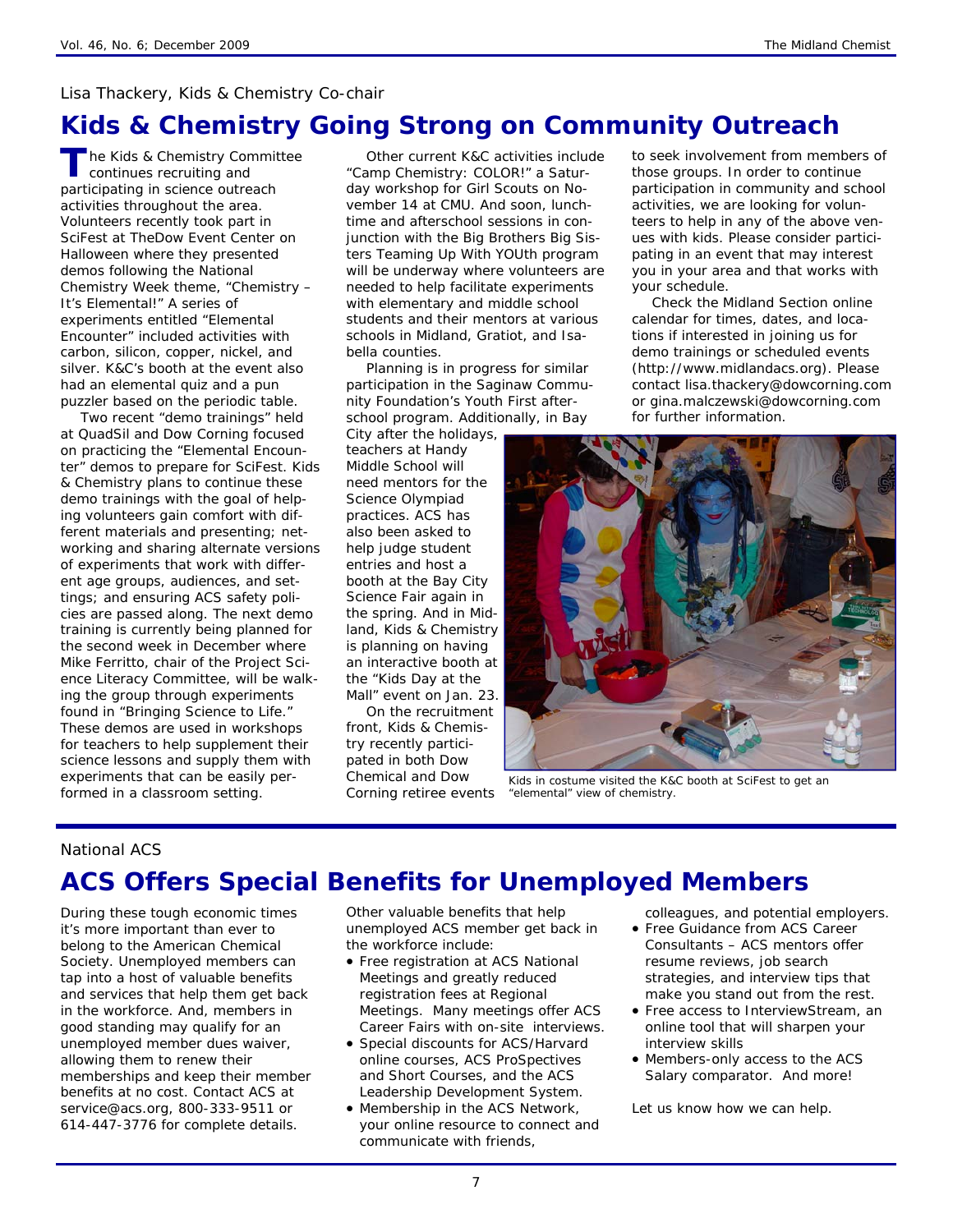### *Gerard Nowaczyk, MMTG Chair*

## **Member Activities, Outreach Keep MMTG Busy**

he Mid-Michigan Technician Group has kept its docket quite full of activities. Since our last Midland Chemist article about collecting for backpacks for local school children in need, MMTG has held a well-attended "lunch and learn" training session on creating Excel charts and graphs that attracted some new members and others who discovered new ways to sharpen their skills with software that all of us use so regularly. With the information the session provided, the attendees now have the ability to create an impact with their data.

After MMTG won the National ACS award for Best Overall Technician Affiliate Group at the ACS Fall National Meeting in Washington D.C., a mini celebration was held at our September meeting, and we plan on continuing this celebration of a job well-done at our end-of-the-year member appreciation luncheon to be held the first week in December. Although the details are still pending it looks like this luncheon is going to close out another outstanding year with considerable fanfare. Also at the National Meeting Debbie Bailey was awarded the ACS Salute to Excellence award for her

contributions to the technician community, which are numerous. Thanks, Debbie, for all you do and congratulations on your award!

The October Fall Scientific Meeting proved to be another great event where MMTG seized the opportunity to support the Midland Section by providing many volunteers to make the day the success that it was. MMTG presented its poster highlighting its successes with slides jampacked with its contributions to improving the careers of its mem-

bership. This day was capped off by our very own MMTG secretary Diana Deese receiving the Technician of the Year Award. What an impressive career she has had! Congratulations, Diana, for winning this well-deserved award.

National Chemistry Week was cele-



*with his daughter Hannah (with backs to the camera), is honored by a visit from the esteemed "father of modern chemistry" M. Lavoisier (a.k.a. Midland Section Chair-elect John Blizzard).* 

brated by our members in many ways, one of which was our SciFest table staffed by MMTG board members,

> proving that fun and chemistry are elemental. Once again our own Dave Stickles (a.k.a. Ironman) and the rest of the SciFest committee put on a great show for the community. On November 2<sup>'</sup> MMTG hosted an event for the ACS-sponsored program for Enhancing the Chemical Technology Workforce for 2015 and Beyond by having Dr. W.J. (Jack) Kruper, Corporate Fellow at Dow Chemical, speak to the students of Delta College's Chemical Technology Program on "Alternative Feedstock Considerations for the Production of

Specialty and Commodity Chemicals." This was attended by several classes with about 60 people learning how Green Chemistry can be an economically attractive alternative and what our area is doing to move from the current propylene-based process to new alternative methods.

Every year MMTG joins the Salva-

tion Army and sponsors a family for the annual Adopt-a-Family program during the holiday season. Without fail MMTG over the last 3 years has surpassed expectations by collecting more and more money, allowing us to either sponsor more families in need or larger families who often get left out due to size. Once again MMTG's Outreach Committee is fully staffed and up to lending a helping hand to those in need in our community. We therefore at this time solicit all your support as well as invite you to join us in this undoubtedly worthwhile cause. You may contact one of our program coordinators Deb Mendrick (dmendrick@dow.com, 989-638- 3094) or Amy Tesolin-Gee (amtesolingee@dow.com, 636-1903), or me (gerard.s.nowaczyk@dowcorning.com, 496-3613 ) to either offer your assistance in this program or your financial contribution. Although the deadline is

November 30, which may come before this MC issue is published, MMTG could still use your assistance with gift preparation.





*Yes, that's MMTG and ACS member and director Dave Stickles as IRONMAN, wielding his mighty smoke cannon at*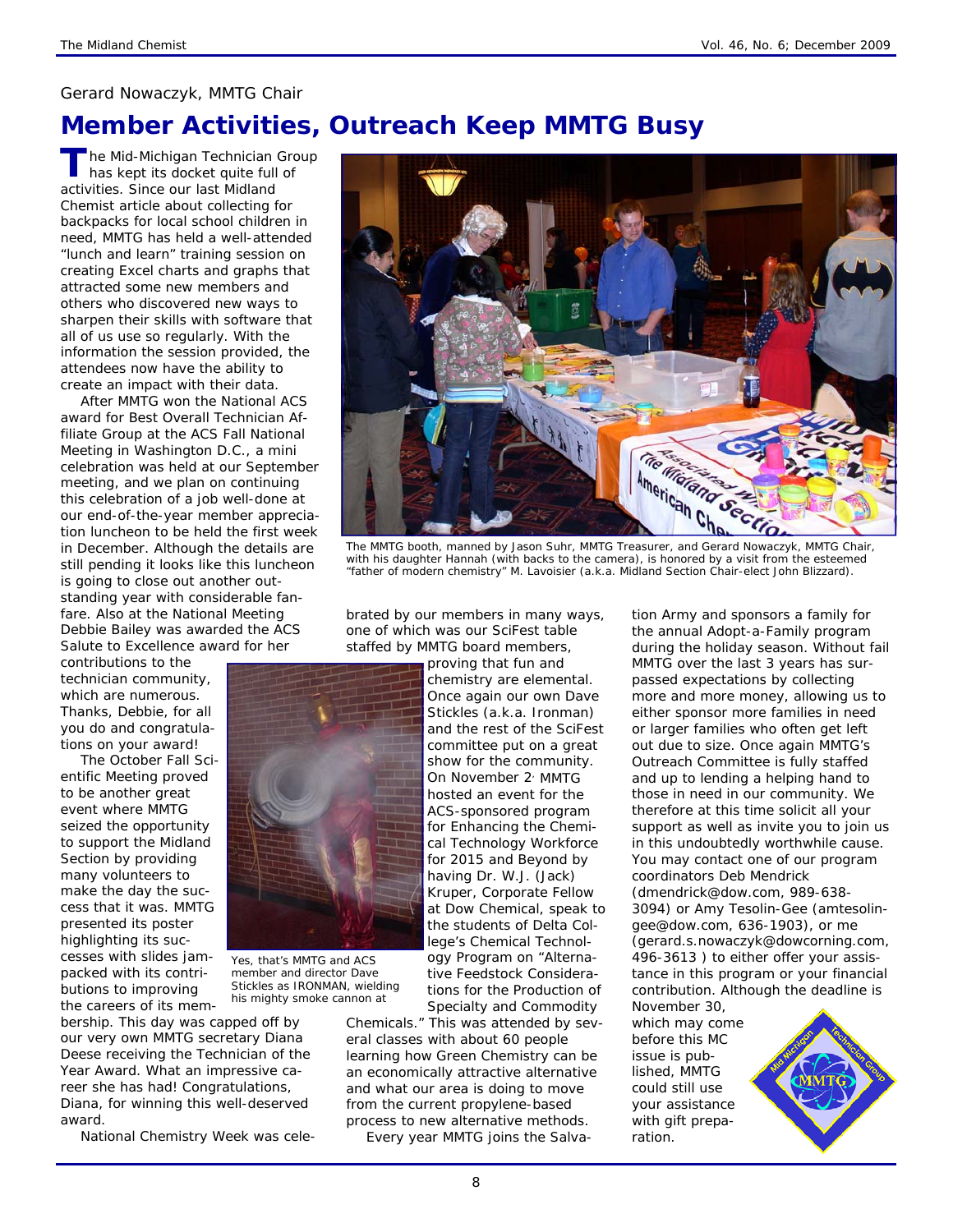### *Dave Baker, Midland Chemist Staff; Ann Birch, Midland Chemist Editor*

## **Fall Scientific Meeting Attracts Scientists, Educators**

**T** he Fall Scientific Meeting, typically held in October each year, is the premier science and technology meeting for the Section. The meeting has been held, excepting one year, since 1945. It is organized by Section members and attended by scientists, college faculty, high school teachers, college students, and other people from a variety of organizations such as Central Michigan University, Saginaw Valley State University, Alma College, Delta College, and Michigan Molecular Institute in addition to Dow Chemical and Dow Corning.

The 65th Fall Scientific Meeting was at Delta College on October 10, 2009. The theme for this year's meeting was "Advancing Chemistry through Science Education." Over 120 members and educators registered for the meeting. In the morning there were two keynote addresses. The first address, "The Chemistry of Advocacy," was presented by Glenn Ruskin, the ACS Director of Public Affairs. This talk pulled together all the various pieces of ACS advocacy to give participants an overall understanding of how ACS policies are created, communicated, and advocated and explained how ACS priorities fit into the larger legislative environment in Washington D.C. The second keynote address, "ACS: Serving Learners and Educators," was given by Mary Kirchhoff, the ACS Director of Education. Mary talked about the challenges and opportunities facing science education today and highlighted the education resources of the American Chemical Society using the

five goals of the Education Division strategic plan as a framework.

#### **Poster Session and Vendors**

The morning session was rounded off with the traditional poster session and vendor booths. Twenty-five posters lined the halls of the meeting venue, initiating much interest and discussion. The recipient of the \$50 prize and certificate for the best student poster was Rajith Madushanka, Central Michigan University, for the poster entitled "Investigation on CdS Quantum Dots Stabilized by Various Thiocapping Agents." Rajith's coauthors were Adam Jankovich and Minghui Chai. Eight companies contributed generous support for the meeting and provided a vendor exposition.

#### **Symposia**

In the afternoon there were three break-out symposia; the first was "Every Dipole Has Its Moment," which consisted of nine high school and/or college level presentations of 20 minutes. The newly initiated Thomas H. Lane Science Education Award was presented to the student with the best presentation. The award consists of a plaque and a check for \$500 and was given to I. Harrier from Alma College. The title of his talk was "New Synthetic Strategies for the Generation of Regiospecifically Substituted Icosahedral Boranes."

The second symposium, "Keep Your Ion the Ball: Advancement in Science Education," had a number of objectives, including providing information to local teachers, parents, and interested parties about activities promoting advancement in science education. The talks also provided opportunities for teachers to have peer-to-peer discussions with each other and the speakers regarding activities to promote science education.

The first presenter was Cari Herrmann-Abell, with the American Association for the Advancement of Science (AAAS). Her talk focused on assessment and instruction aligned to science content and standards. This is part of AAAS Project 2061 to advance literacy in Science, Mathematics, and Technology (STEM). Cari discussed creating middle and early high school science assessment items that are precisely aligned with national content standards and developing resources to support the creation and use of these types of assessment items. Cari explained the importance of feedback obtained from students during pilot testing and from experts during a review of the items. After revisions are made based on the feedback, the items are field tested on a large national sample to determine the psychometric properties of the items. There were a number of questions of how to handle student misconceptions and problems with designing clear and phenomenon-specific questions.

"Creative Science for the Classroom" was the title of the second presentation given by Bernadette Harkness from Delta College. Bernadette explained the importance of sto-



*Section Chair Angelo Cassar and Alternate Councilor Gretchen Kohl flanked by keynote speakers Glenn Ruskin and Mary Kirchhoff.* 



*The poster session prompted good discussion and a chance for attendees to meet and network.* 

*<sup>(</sup>Continued on page 10)*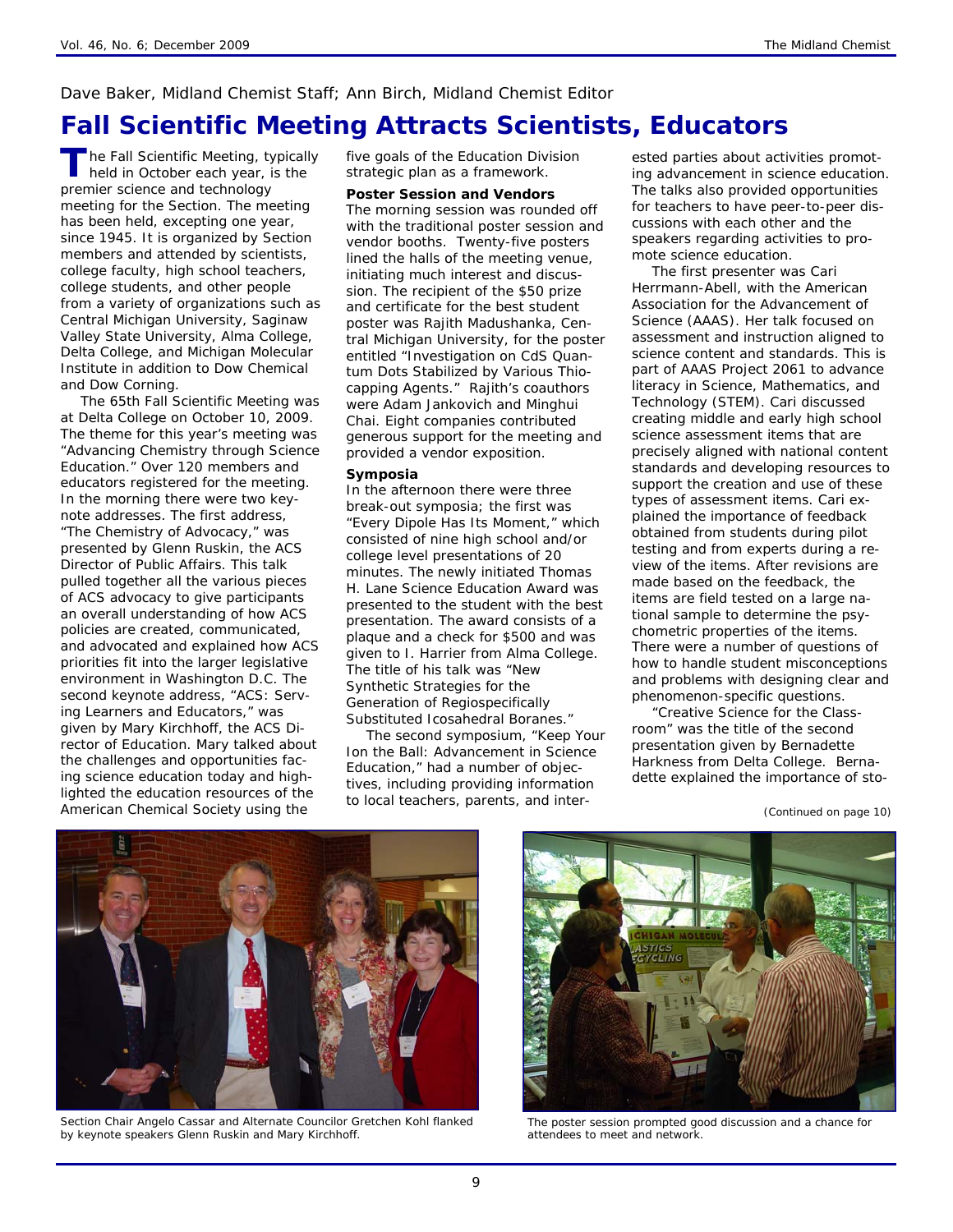#### *(Continued from page 9)*

ryboards and animation exercises to increase student understanding of macroscopic concepts. She explained how the development of these exercises compels students to incorporate the particulate view of matter with important concepts in chemistry. After this the session broke out into a hands-on workshop where attendees participated in nano-construction using Knex kits and oven mitts, observing memory metal (nitinol) in action, and handling magic sand in an aqueous environment. The attendees were given a CD with explanations of all the workshop experiments and activities as well as a copy of the Chemsense software. There are still copies remaining; if you would like this material you can contact Bernadette Harkness at bernadetteharknes@delta.edu.

The final presentation in the series was by Janice Hall Tomasik from Central Michigan University. The title of her talk was "Researching Inquiry-Based General Chemistry Labs and Online Learning at Central Michigan University." In the first part of this presentation new lab experiments were described that were developed to incorporate authentic research-based experiences that highlight CMU faculty research. Janice explained the problems and steps necessary to implement laboratory experiences that allow students to learn important concepts. She also discussed a pilot test with two students and the survey created to assess impacts on student learning. The second part of Janice's presentation focused on an online continuing education nanoscience course for teachers, the problems and success encountered, and the results of a survey given to participants a year after completing the course.

The third symposium, "Promoting Excellence in Science Education and Community Outreach," featured a talk on "Chemistry and the Food Scientist," presented by Julie Lorenz and Jeff Paxhia with the Kellogg Company of Battle Creek. This presentation provided interesting insights into the food manufacturing industry. Attendees took part in sensory testing and learned about the chemistry behind food development and testing. Julie and Jeff also discussed food industry education and careers available in the food industry, many of which were unfamiliar to attendees.

The second talk was titled "Pyrotechnics - What You Should Know about Fireworks" and was presented by Jim Malek of Wolverine Fireworks. Jim covered the history of the development of fireworks and the chemistry behind the brilliant displays at community events. He also talked about the manufacture of fireworks and current safety issues.

The third talk, presented by Elaine Dougherty, Bridgeport Forensics Laboratory,

was titled "A Day in the Life of a Forensics Scientist." Elaine discussed the daily operations of a forensic laboratory, the education and qualifications required to become a forensic scientist, and the use of chemistry in solving crimes. An interesting side topic included examples of the inaccuracies of the currently popular forensic-based crime programs on TV.

#### **Awards**

The day ended with the presentation of awards. Both the Thomas H. Lane Science Education Award and the Best Student Poster Award were covered above. Two awards usually presented at the Fall Scientific Meeting were not presented this year: Outstanding Achievement and Promotion of the Chemical Sciences and Outstanding Service to the American Chemical Society. The remaining two awards, Outstanding Chemical Technician and Longtime Members, are covered on pg. 6 and 13, respectively.

### **Many thanks to the FSM team for a great meeting!**

*Co-chairs:* Susan Rhode, Matt Gave *Website:* Ann Birch *Facilities:* Matt Gave, Joan Sabourin Programs: Ann Birch *Finances:* Dave DeShazer *Registration:* Anthony Lucio, SVSU Chemistry Club *Keynote speakers:* Susan Rhodes, Matt Gave *Posters:* Dave Witker *Vendor booths:* Jennifer Stasser, Eric Joffre *Food and beverages:* Matt Gave *Symposia:* David Baker, Brad Fahlman, Kevin Wier



*The vendor booths at the Fall Scientific Meeting were well attended with many questions about the newest developments in equipment* 

*Awards:* Brad Fahlman, Susan Rhodes *Publicity:* Andrea Alexander, Ann Birch *Photography:* Andrea Alexander, Jennifer Stasser

### *National ACS*

## **Earth Day 2010**

The ACS Office of Community Activities (OCA) would like to remind you that ACS will celebrate Earth Day on April 22, 2010. The theme for



2010 is "Plants - The Green Machines!" The 2010 edition of *Celebrating Chemistry* will be available online through the CCED home page in late January. It will contain handson activities and articles geared for students in grades 4–6. The CCED Order Forms will also be primed and ready to receive orders in early January. Email updates regarding the order form and other relevant CCED information will be on the way soon. So get a head start on planning your activities for Chemists Celebrate Earth Day 2010! Stay tuned to www.acs.org/earthday for updates and the latest information as CCED is soon approaching!

*Section contacts for Earth Day are Gretchen Kohl (989-631-7128; gretchen.kohl@dowcorning.com) and Angelo Cassar (989-631-7128; angelo.cassar@att.net).*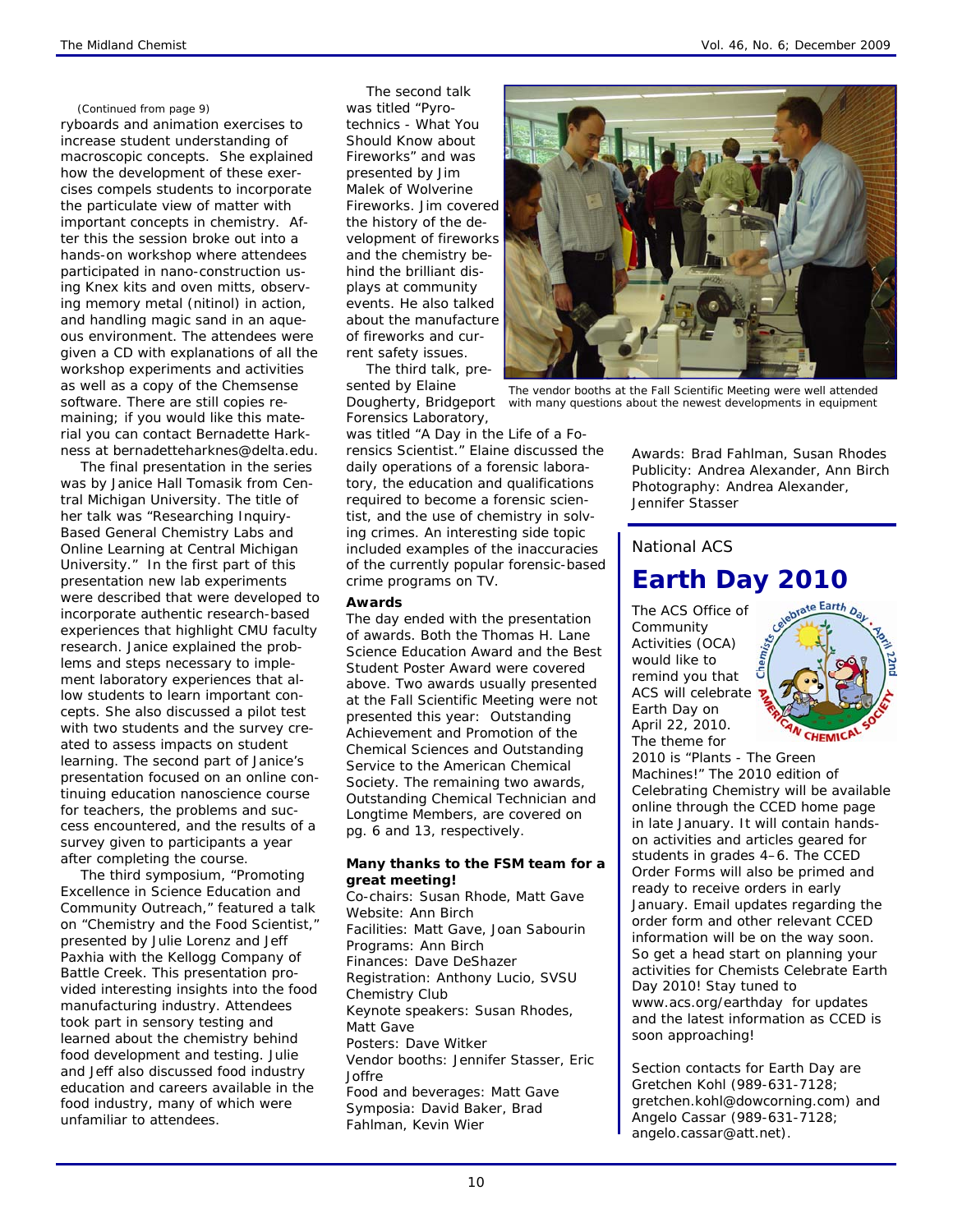### *Dave Stickles and Joan Sabourin, SciFest Co-chairs*

# **SciFest Adds Fun and Science Education to Halloween**

**The Midland Section of the** American Chemical Society celebrated National Chemistry Week and the 140th Anniversary of Mendeleev's Periodic Table with its partners, the Mid-Michigan Technician Group, Delta College, and the Spirit Hockey Club on October 31, 2009, at TheDow Event Center in Saginaw, MI. SciFest 2009, a free hands-on science activity event, open to all, was held in Unity Hall from 3:30 pm to 6:45 pm. This was followed at 7:11 pm with a hockey game between the Saginaw Spirit and the Windsor Spitfires that ended with a shoot-out and the Spirit winning by one point.

During SciFest, several ACS, Midland Section, MMTG, Delta College, and Community groups provided hands-on activities related to the theme "Chemistry – It's Elemental." Several exhibitors and participants came dressed in costumes related to elements and families with their children were encouraged to dress up.

A partial list of participants includes:

- Saginaw Valley State University Chemistry Club
- Delta College faculty and students
- Midland Section ACS Wendell Dilling
- Midland Section ACS Kids in **Chemistry**
- Midland Center for the Arts Alden B. Dow Museum
- Mid-Michigan Technician Group
- Chippewa Nature Center
- Dr. Slime

Some of the hands-on activities included:

- An "elemental" word search for students
- Building simple/elemental molecules out of polystyrene foam and toothpicks.
- Metals and magnetism
- Dry ice, silly putty, electricity, liquid nitrogen
- Experiments on pH
- Chemical elements in track and field implements
- Nickel in jewelry
- Silver (Tollen's reagent)
- Silicon
- Element puns
- Spectrum lightbox The Secrets Hidden in Sunlight!
- Elements of fun
- Specially designed "Saginaw Spirit Hockey Team as Elements" activity booklets prepared by S. Pederson and G. Kohl; PowerPoint game answers prepared by Joan Sabourin
- NCW "Celebrating Chemistry" newspapers
- Glow sticks (an article on glow sticks and luminescence was included in the activity booklet.)

The Saginaw Spirit Hockey Club donated rental of Unity Hall at TheDow



*Yes, that's our own Gina Malczewski in the striped witch's hat working the Kids & Chemistry exhibit. Magical…but not a bit scary.* 



*Midland Section ACS up in lights at the Saginaw Spirit game. The screens broadcast the presentation of the Salute to Excellence Award.* 

Event Center, printing of 1000 flyers, printing of 500 activity booklets, Spirit logo children's hoodie and T-shirt, adult cap, and Zamboni rides for four students. During the game intermission, there was a costume parade that included those with costumes related to an element. Parade participants were presented with medals that had the Saginaw Spirit and ACS National Chemistry Week, October 31, 2009, on one side and a hockey stick on the other. Inflatable hockey sticks were passed out to the younger hockey fans, as were 600 glow sticks. Two male and two female elementary/ middle school students were chosen to ride the Zamboni. During intermission, a Salute to Excellence was presented to Sammy Spirit, the main Spirit mascot, which stated: The Midland Section of the American Chemical Society in a Salute to Excellence presents this recognition to Saginaw Spirit Hockey Club for your energetic promotion of science education outreach to the community and specifically to local K-12 school classrooms, and for hosting the ACS National Chemistry Week SciFest 2009 "Chemistry - It's Elemental."

If you missed this fun event, you can still get the activity booklet and game answers linked from the Midland Section website home page, http:// www.midlandacs.org.

*SciFest Team: Dave Stickles and Joan Sabourin, co-chairs, Gretchen Kohl, Gina Malczewski, Angelo Cassar*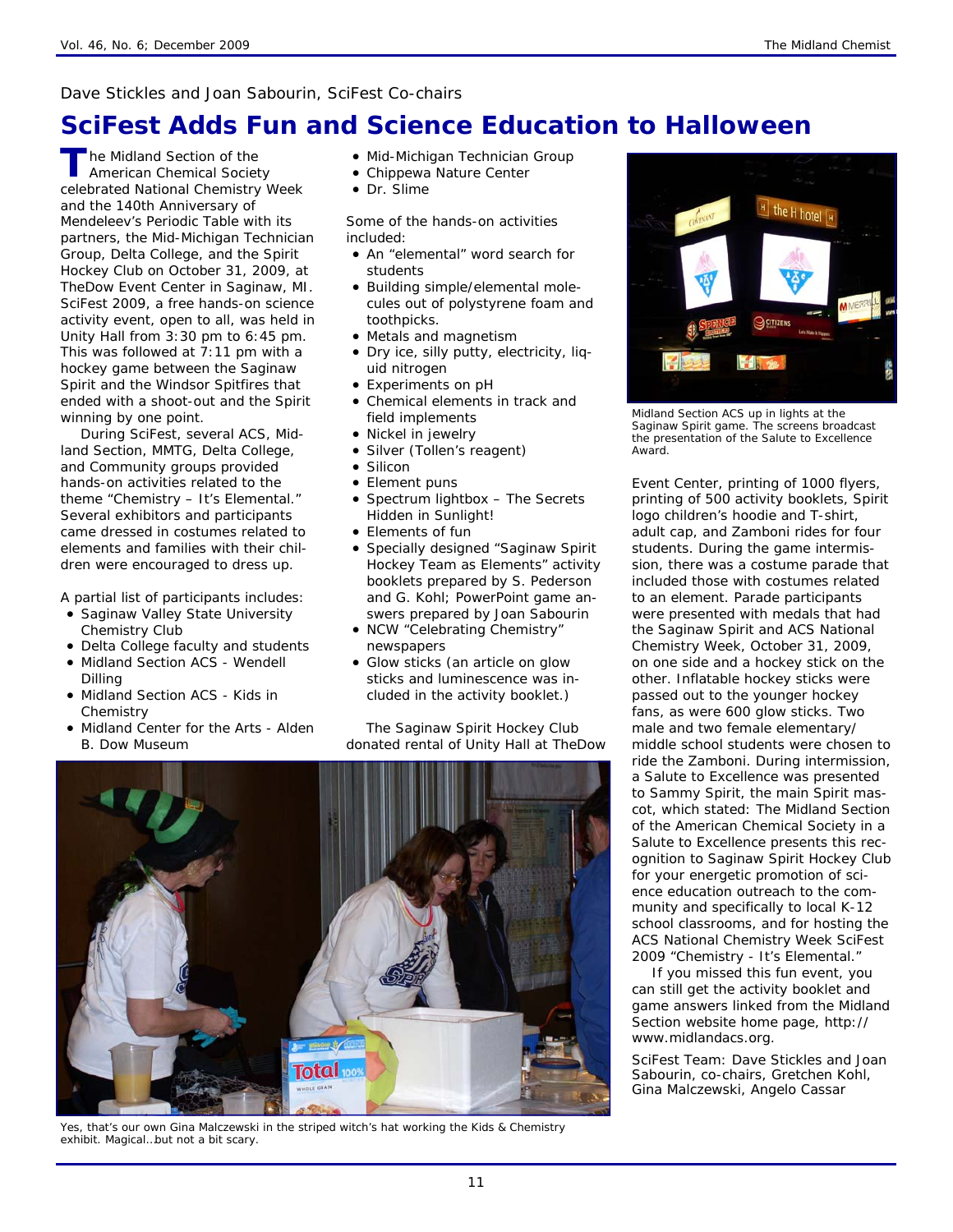### *Tom Lane, President ACS*

## **2009 – What a Year!**

Photo Credit: Peter Cutts Photography Cutts Photography Peter Photo Credit:

**F** riends, let me begin by thanking you for the most incredible year of my life. This year, as president of the world's most vibrant

and important scientific society, I have been afforded opportunities and experiences that I could not have dreamed of even one year ago. With your support, we are rebuilding the organization, strengthening membership, adding new members, and most importantly, making a difference. We have

collectively made a difference in STEM education and public policy as they relate to science and investments in R&D, and we are building new friendships across our communities and the globe.

As I reflect on the pledges that I made to you in my campaign (Education, Relationships, and Outcomes) I can honestly say I feel good about the progress we have made on all fronts. I am confident that all of us in the presidential succession will continue some of the essential work which was begun this year, helping to ensure that the Society will not lose momentum in the critical areas of education and relationship building. Building new and

productive friendships within our communities not only helps revitalize and refresh the public face of our discipline, it reinforces our vision and helps fulfills our obligations under our congressional charter. I am grateful to all of you for your constant support, encouragement, and action which have led to a successful year in this office.

Since my last communication with you, the presidents and CEO from the three major societies for underrepresented chemists and engineers, the American Indian Science and Engineering Society (AISES), the Society for Advancing Hispanics/Chicanos & Native Americans in Science

(SACNAS), and the National Organization for the Professional Advancement of Black Chemists & Chemical Engineers (NOBCChE), attended the Washington national meeting as my special guests to reinitiate a dialogue around our combined roles in broadening participation in the chemical sciences and working together for the common good of our discipline. Their time, passion, and commitment are greatly appreciated and will play a critical role in our associations remaining premier advocacy organizations for participation in the sciences by diverse and traditionally underrepresented groups. I attended the AISES annual conference in October and had the incredible honor of being inducted as a Sequoyah Fellow at the annual AISES



*Outreach event at the Boys and Girls Club in Washington D.C. (l-r): J.D. Garcia, President, SACNAS; Pamala Silas, CEO, AISES; Victor McCrary, President, NOBCChE), Tom Lane, President, ACS* 

conference. ACS President-Elect Joe Francisco and I have also created a Presidential Task Force on Diversity based on reports from workshops on increasing participation of African American, Native American, and Hispanic undergraduate students in chemistry.

I met with representatives from EuCheMS, IUPAC, the Federation of African Chemical Societies, the Federation of Asian Chemical Societies, the Chinese Chemical Society, the Canadian Chemical Society, the Society of Chemical Industry, and the Royal Society of Chemistry to explore potential collaborations, share best

practices, and build new friendships. Learning to work together across borders, cultures, and disciplines has never been more critical to our success. From these discussions with our international counterparts, there are at least two memoranda of understanding that will be signed before the end of the year solidifying our relationship with our sister societies. I am pleased to inform you that based on a brief conversation with the president of the Serbian Chemical Society, Dr. Ivanka Popovic, we are already moving forward with an effort to repurpose teacher training materials (created by the Midland Section) for use by Serbian K-12 science teachers to help excite and engage children in the wonderment of science. These materials

> will be translated into Serbian and used as a teaching guide to safe and effective experiments which can be done with materials from the local grocery stores with educational outcomes tied to local curriculum. This is an exciting international experiment which could serve as the pilot for other exchanges across the planet.

> On a personal note, the men and women of the Society have been absolutely wonderful to me and I cannot thank you all enough for the genuine friendships that have been formed this year. Equally important have been the students. I have had the opportunity to meet with students from around the world and, without exception, they are bright, engaging, funloving professionals who will

carry our discipline safely into the future. I cannot underestimate or overstate how proud I am of all of our student members; they are our future and I believe that our future will be bright and focused on helping people.

My friends, I am proud to have served as your 2009 president; improving people's lives through the transforming power of chemistry. I pledge my full support to Joe Francisco and to Nancy Jackson, 2010 ACS President-Elect. We will work together to further the goals of the Society and to continue to enhance the public image of chemistry. Thank you for this great honor.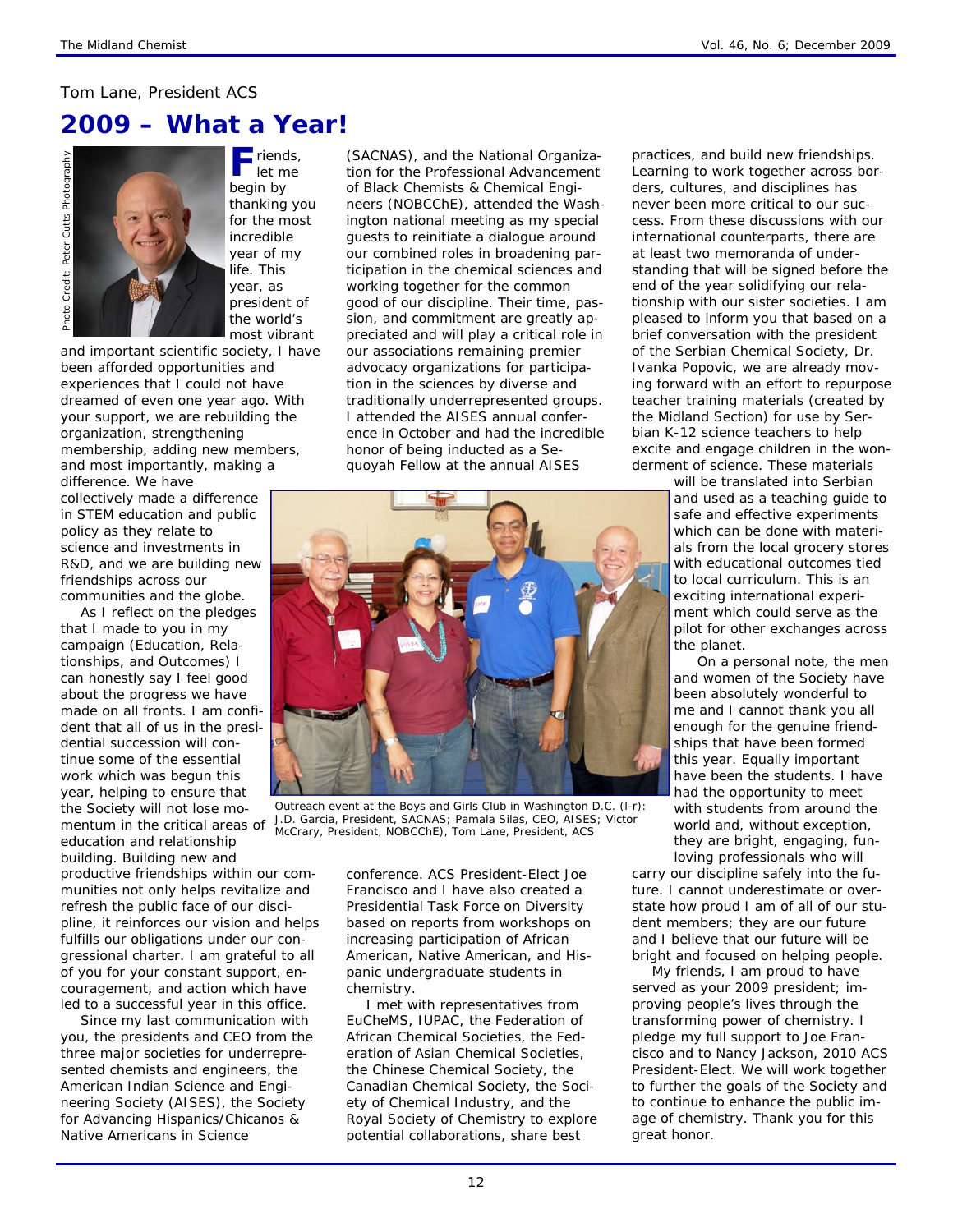### *Peggy Hill, Midland Chemist Staff*

## **Longtime ACS Members Honored**

**E** ach year, the Midland Section recognizes members who are celebrating their 50-, 60-, or 70-year affiliation with ACS. The members and officers of the Midland section would like to acknowledge these milestones and the many contributions made by these individuals to the field of chemistry. *Editor's Note: Summaries are given for members for whom we have received information. If information is available for members who do not have summaries below, please forward the information to the editor and we would be happy to publish it. Thank you!* 

#### **Seventy-Year Members**

Seventy-year members include Dr. Lester Dankert, Dr. Giffin Jones, and William Kuhlman.

#### **Sixty-Year Members**

Sixty-year members include William Fagley, Dr. Richard Hall, Dr. William Nummy, Dr. Charles Roberts, Dr. Gerard Sinke, and Louis Wirth Jr.

**Dr. Richard H. Hall** began his formal education in chemistry and chemical engineering as an undergraduate chemistry student at the University of Akron in 1944. His studies there were interrupted by his enlistment in the U.S. Marine Corps from 1944-46. When he returned to the University of Akron, he subsequently transferred to Case Institute of Technology in 1947, where he earned a B.S. in chemical engineering, graduating with honors in 1950. He then went on to graduate work at the University of Delaware, where he earned an M.S. and Ph.D. in chemistry, finishing in 1953.

From there, Richard landed first at Sun-BFG working on PVC foam and polymerizable plastics, but within the year moved to The Dow Chemical Company. He made Dow his career home for the next 38 years, where he pursued polymer research as a project leader in the Plastics Department Research Lab and later as a group leader in the Coatings and Monomers Research Lab. By the time he retired from Dow in 1992, Richard's work had generated a total of 35 U.S. patents and 65 foreign patents.

Not two weeks following his retirement from Dow, Richard joined Savant as an associate. A year later, he joined Imbibitive Technology Corporation (ITC). He currently serves as President and Director of Research for Imtech Research and Development. His work at both Savant and ITC has generated 11 U.S. patents with several more currently pending. Richard writes that he is not retired, but works most days at Imtech R&D.

Richard and his late wife of 53 years, Wilma, raised two sons during their years in Midland—Daniel F. Hall, who is a lab manager at Imtech R&D, and Richard R. Hall, M.D, residing in Kansas. Additional family includes seven grandchildren and 3 greatgrandchildren.

Richard has been an active participant in numerous community organizations, serving as an assistant scoutmaster for Troop 65, as Scout Commissioner for Bullock Creek, and as a lesson reader at Zion Lutheran Church in Freeland. He maintains memberships in ACS, AlChE, ASTM, Alpha Chi Sigma, and Sigma Xi. Richard resides in Midland.

**Dr. Charles B. Roberts** began his chemistry education at the University of Alberta (Edmonton, Alberta) where he earned a bachelor's degree in 1940. He then headed to the University of Arkan-

sas (Fayetteville), where he completed a master's degree in 1950. Moving north again, he worked on his Ph.D. at the University of Illinois (Champaign), graduating in 1956.

Charles joined The Dow Chemical Company in 1956 as a chemist developing gas chromatography methods in the ARPA Program in the Research Chemicals Laboratory. He went on to become a senior research chemist in the Electro and Mechanical Research Lab and manager in the Inorganic Chemicals Quality Control Laboratory. Charles retired in 1982.

Now, Charles and his wife Lowande spend their time between Michigan in warmer seasons and Florida in winter. They like to travel and also spend time in their two U.S. homes. In his free time, Charles enjoys repairing radio and television sets, gardening, woodworking, and music.

## **Louis F. Wirth,**

**Jr.**, enjoyed a long career in chemical engineering that began at The Dow Chemical Company in the mid-1930s. There, he made contributions in various laboratory



and supervisory capacities ranging from analytical chemistry, power plant functions, first uses of Dow's ion exchange resins, and design of Dow's first silica removal demineralizer. Louis did all of this without a college degree, although he completed a study in chemical engineering by correspondence in 1940.

During his early years at Dow, Louis became involved with promotional plans for Dow's new resins for water treatment, especially for power generation. This ultimately prompted his move to Nalco Chemical Company after 16 years at Dow. At Nalco, he worked with ion exchange resins, which were marketed to equipment manufacturers for use in the process industries such as paper manufacturing and oil refining that relied on steam.

Louis writes that Nalco encouraged ACS activity, and by 1965 he had become chair of the Division of Water and Sewage Chemistry, which was active in the Chicago area. The division disseminated research abstracts and articles among its members, eventually finding support from the ACS, which began publishing these pieces under the journal title *Environmental Science and Technology* in 1967. Not long after, the division name was changed to Division of Environmental Chemistry. Louis jokes that the Water had evaporated into the Environment. He received a Distinguished Service Award from the division in 1975.

In 1969, after 20 years at Nalco, Louis returned to Dow as a marketing manager. He contributed to establishing the training and instructional literature that accompanied the distribution of ion exchange resins that had become vital to the power industry. The American Society of Mechanical Engineers (ASME) recognized Louis's

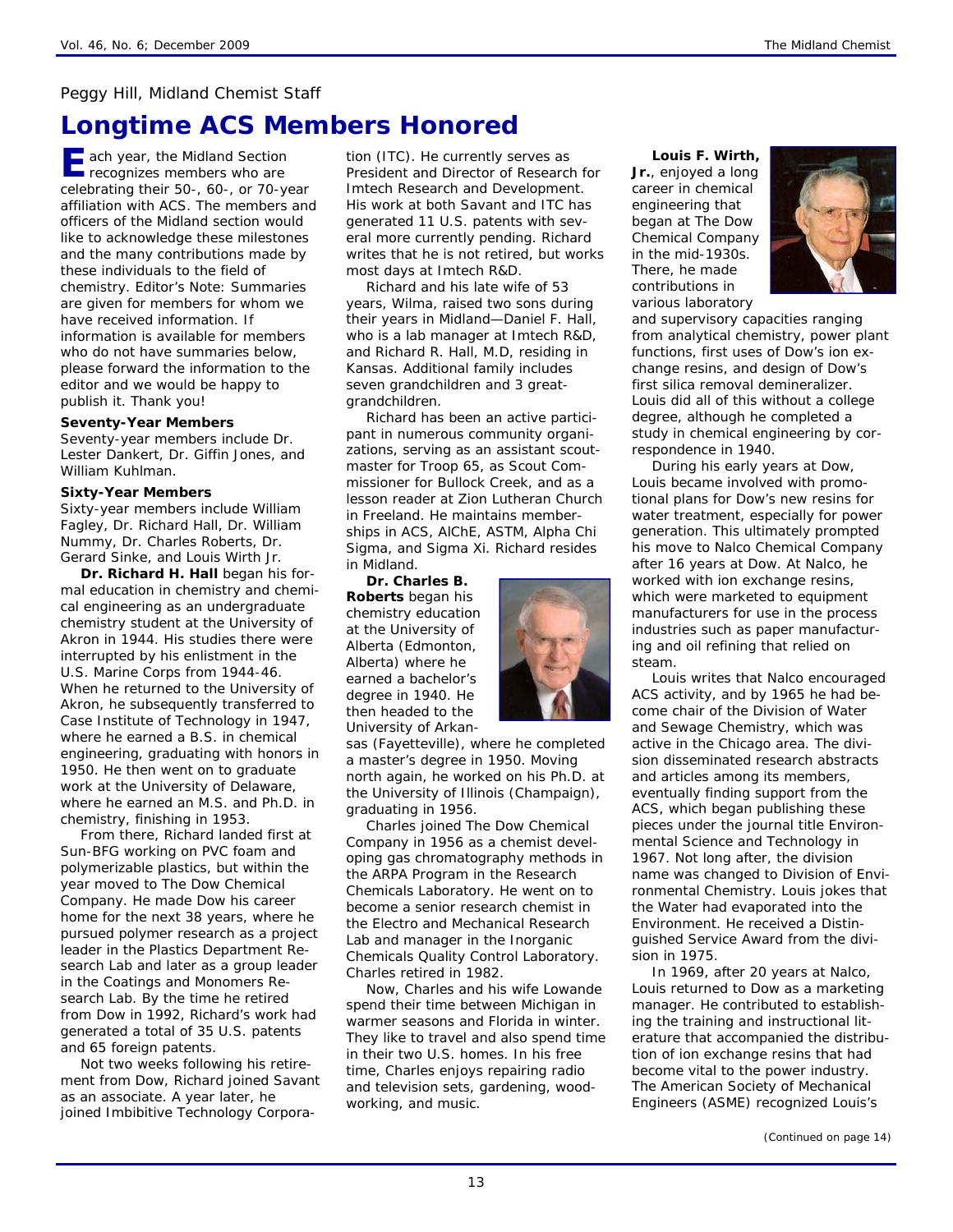#### *(Continued from page 13)*

contributions by electing him an ASME fellow in 1977.

Louis retired from Dow in 1981, but continued as a consultant to the Nuclear Division of the Electric Power Institute for another 12 years. During this time, he compiled his wealth of knowledge about the use of ion exchange systems for power generating systems into a book entitled Behind the Scenes: An Epoch on Water Chemistry and Ion Exchange Technology for Thermal Power Generation as Practiced 1934-2004. Louis donated his library of papers and books on the subject to the research library of Chris Schilling, Professor of Mechanical Engineering at SVSU.

Louis, now 92, and his wife, Helen, age 94, are preparing to leave their home in Midland to relocate at an assisted living facility to be closer to family.

#### **Fifty-Year Members**

Fifty-year members include Dr. Oswald Anders, Dr. Eugene Moore, and Richard Nyquist.

**Dr. Eugene Moore** spent 33 years as a chemical engineer at The Dow Chemical Company, working in research, development, and plant design. His career at Dow resulted in 47 U.S. patents. Following his work at Dow, he went to SRI and SRI Consulting as a senior consultant



specializing in technology evaluation.

Eugene's formal education began with his matriculation at Delta College in Bay City, where he earned an associate of science degree in 1953. He went on to complete two B.S. degrees at Michigan Technological University in 1956—one in chemistry and the other in chemical engineering. Eugene left Michigan to pursue doctoral education at Case Western Reserve University in Cleveland, Ohio, finishing a Ph.D. in chemical engineering in 1962.

Even after retiring from Dow, Eugene has remained active in research, developing neutraceutical patents and business consulting in plastics and process.

Eugene and his wife Barbara raised two sons and two daughters and now have two grandchildren. The Moores live in Midland.

**Richard A. Ny-**

**quist** has a fortyone year history with The Dow Chemical Company, retiring in 1994 from his position as a senior research scientist specializ-



ing in infrared and Raman spectroscopy. Richard began his career at Dow in 1953.

After retiring from Dow, Richard took up consulting at the Michigan Molecular Institute (MMI), where he continues to serve as an adjunct professor and subject matter expert in infrared spectroscopy.

Richard earned a B.A. in 1951 from Augustana College in Rock Island, Illinois, and an M.S. from Oklahoma State University in Stillwater in 1953. He completed a Ph.D. at Utrecht University, The Netherlands, in 1994.

Richard has published two sets of books on infrared, Raman, and nuclear magnetic resonance spectroscopy and continues with consulting. In his free time, he enjoys an occasional round of golf and taking off for a traveling experience with his wife Irene. The couple makes their home in Midland.

*Wendell Dilling, Section Historian* 

## **In Past Issues of** *The Midland Chemist*

#### **40 Years Ago This Month**

In *Wymore Wins Chairman-Elect*: "Dr. C. Elmer Wymore of the Dow Chemical Company won the Midland Section election as chairman-elect for 1970, as announced by Harold Doorenbos, chairman of the election committee. There were 519 ballots cast, which accounts for 46.5% of the membership. A record number of members voted last year, with 50% of the ballots having been returned." (Note: For comparison the 232 valid ballots cast in the 2008 election represented a 33.2% return.)

#### **30 Years Ago This Month**

In *Words from Washington* by Wendell L. Dilling, Councilor: "The Society Committee on Publications (SCOP), of which the author is a member, discussed the possibility of new journals for petroleum chemistry and the history of chemistry. SCOP recently had considered starting a new journal on computational and theoretical chemistry, but chose not to on the advice of a large majority of scientists in this field, many of whom

deplored the proliferation of new journals. Ironically, a few of these same scientists have joined the editorial board of a new *Journal of Computational Chemistry*, which John Wiley and Sons, Inc., expect to initiate in 1980."

#### **20 Years Ago This Month**

In *1990 ACS Central Regional Meeting* by Dick Van Effen and Pat Dreyfuss: "The 22nd Central Regional Meeting of the American Chemical Society will be held June 6-8, 1990 at the campus of Saginaw Valley State University. The meeting is being hosted by the Midland Section of the ACS. Patricia Dreyfuss from MMI is the general chairman, Donald R. Petersen from Dow Chemical (retired) is vicechairman, and Karl Lindfors from CMU is secretary. Other committee chairpersons are listed below along with their picture. Nedeljko Gvozdic (Finance), Peter Dreyfuss (Technical Program), W. M. (Charles) Lee (Technical Program), Linda D. Kennan (Social Program), Marion H. Whittaker (Special Activities), Roger W. Bergman

(Exhibits), Richard M. Van Effen (Publicity), Steven E. Keinath (Printing), Linnaeus C. Dorman (Registration), Robert L. McGee (Meeting Facilities), Steven A. Snow (Housing and Meals), George W. Eastland (Transportation)."

#### **10 Years Ago This Month**

In *A Hero in Chemistry Dies but, His Legend Lives On* by Dr. Thomas H. Lane, Research Scientist, Dow Corning Corporation: "One of the great heroes in chemistry died in his home on Marco Island, Florida, Monday, October 11, 1999 at the age of 96. Dr. J. Franklin Hyde, the father of modern silicone chemistry and technology, was remembered at his interment, October 30, 1999, while the participants of the Midland Section ACS Fall Scientific Meeting remembered him with a moment of silence. This simple man, who was slight of stature, was a technical giant. His achievements touch us all. He will be remembered as a scientist, a husband and father, and as a gentle caring man."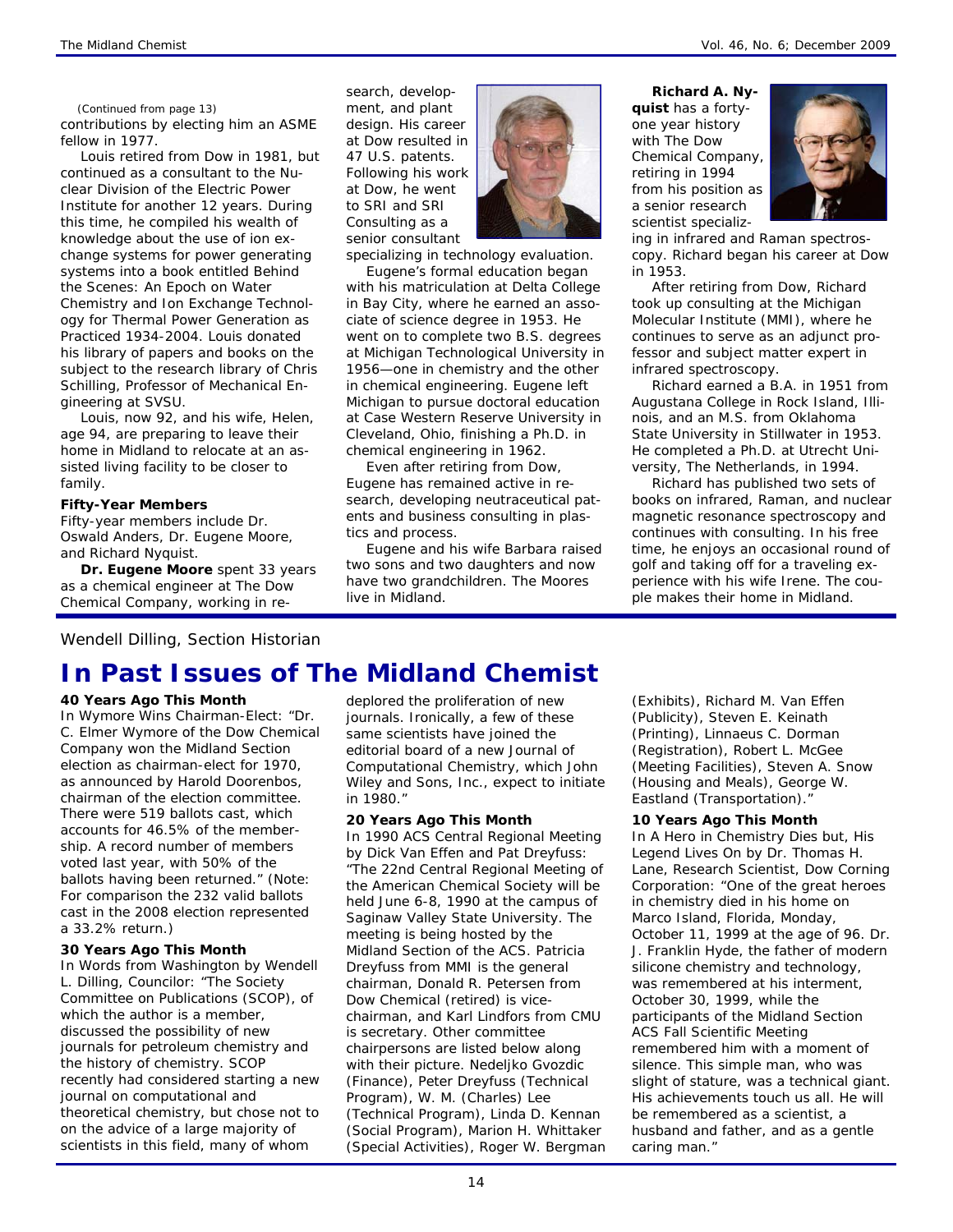